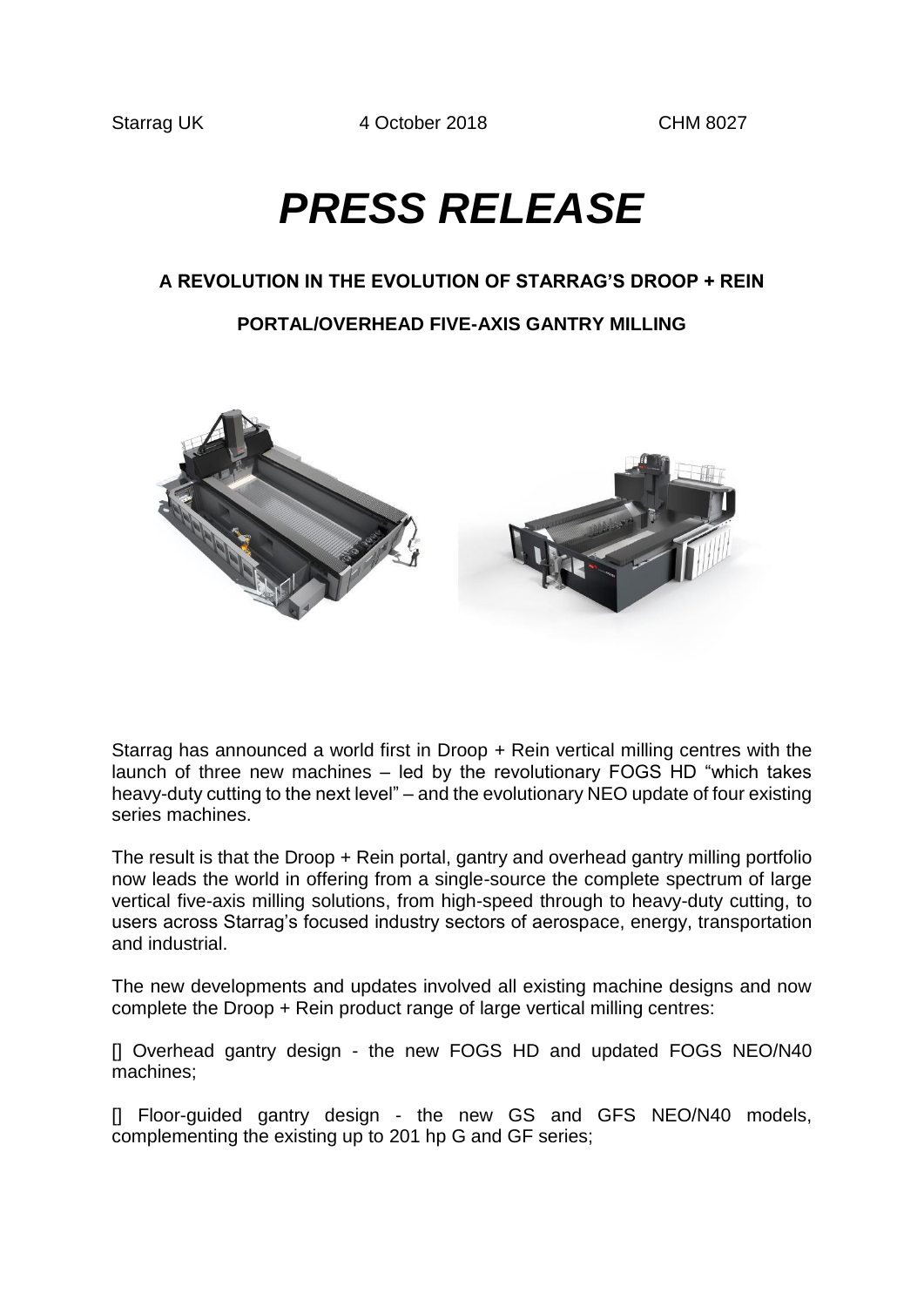[] Portal design - the updated TS and TFS NEO/N40 machines adding to the existing T and TF models that boast 201 hp spindle power and 12,000 Nm machining capability.

The revelations are headed by the new FOGS HD machine which, says Starrag, takes heavy-duty cutting to the next level by combining the dynamism and precision of overhead gantry machining with the output of rigid portal/gantry milling.

Following Starrag's philosophy of modular design, this machine with hydrostatic guideways can be supplied with a choice of control systems, table configurations, milling heads, tool changing system and spindles – rated up to 134 hp/7,500 Nm – to satisfy even the most demanding tasks asked of its expansive X, Y and Z axes travels of 31,000 mm, 6,000 mm and 2,500 mm, respectively. Feed rates are 40 m/min in X and Y, and 20 m/min in Z.

Droop + Rein's evolutionary update of its proven milling technologies is exemplified by the machines with the NEO designation, and it includes a new rack and pinion drive system for the ram (Z axis) and an integrated C axis design of +/- 400° using a torque drive.

The enhancements to the NEO machines' main milling drive – which utilises the multifunctionality of a 53.6 hp main spindle drive and head change, and are designated as N40 models - include a new main drive motor and two-stage gearbox that can now be extended to 80.5 hp and 1,800 Nm in S6 mode.

These new design features will be implemented into the renowned FOGS and the updated TS/TFS machining centres, and the integration of these attributes into the new GS/GFS floor-guided gantry machines completes the comprehensive range of machine choices now available.

With these latest developments, users can now cherry pick the perfect Droop + Rein machine with all manner of machine features and automation aids to suit their individual needs, in line with Starrag's strategy of 'Engineering precisely what you value'!

Machine construction of the complete series follows Droop + Rein's/Starrag's renowned principles for a high-quality, rigid build quality resulting in ultra-consistent performance (accuracy and longevity).

This is complemented by a wide choice of milling heads (over 300 different styles/ratings are available) which the Droop + Rein technology and application experts use to configure machines exactly to meet current and future applications. Professional project management ensures a smooth and timely start to production.

Once in production, machine data are harnessed by Starrag's in-house developed Integrated Production System for real-time feedback of machine status and performance, in line with Industry 4.0 principles.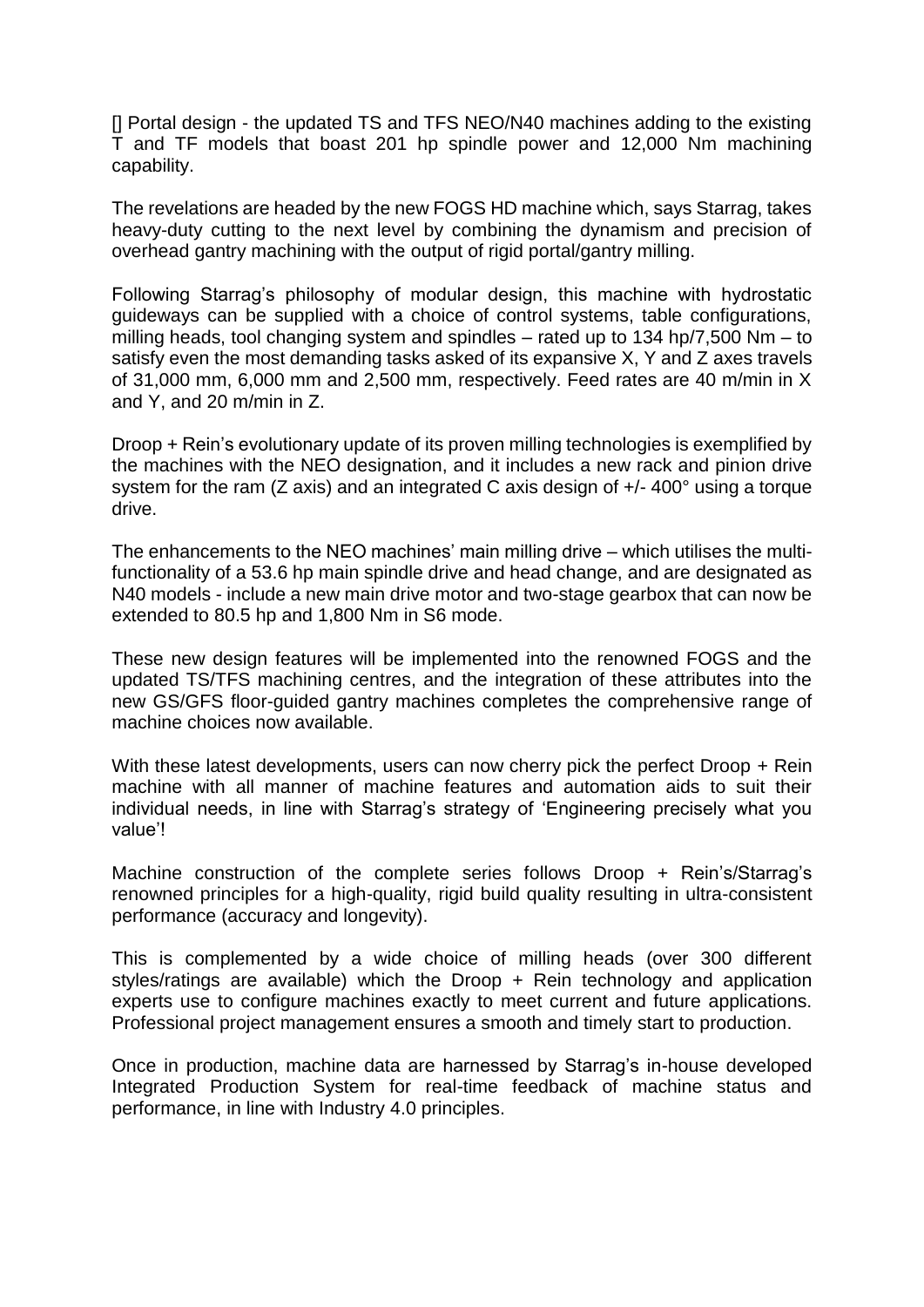

Dynamic and flexible: The Droop+Rein FOGS NEO high-speed machining center with its highly flexible and fast C-axis is ideal for multi-functional complete processing of very large workpieces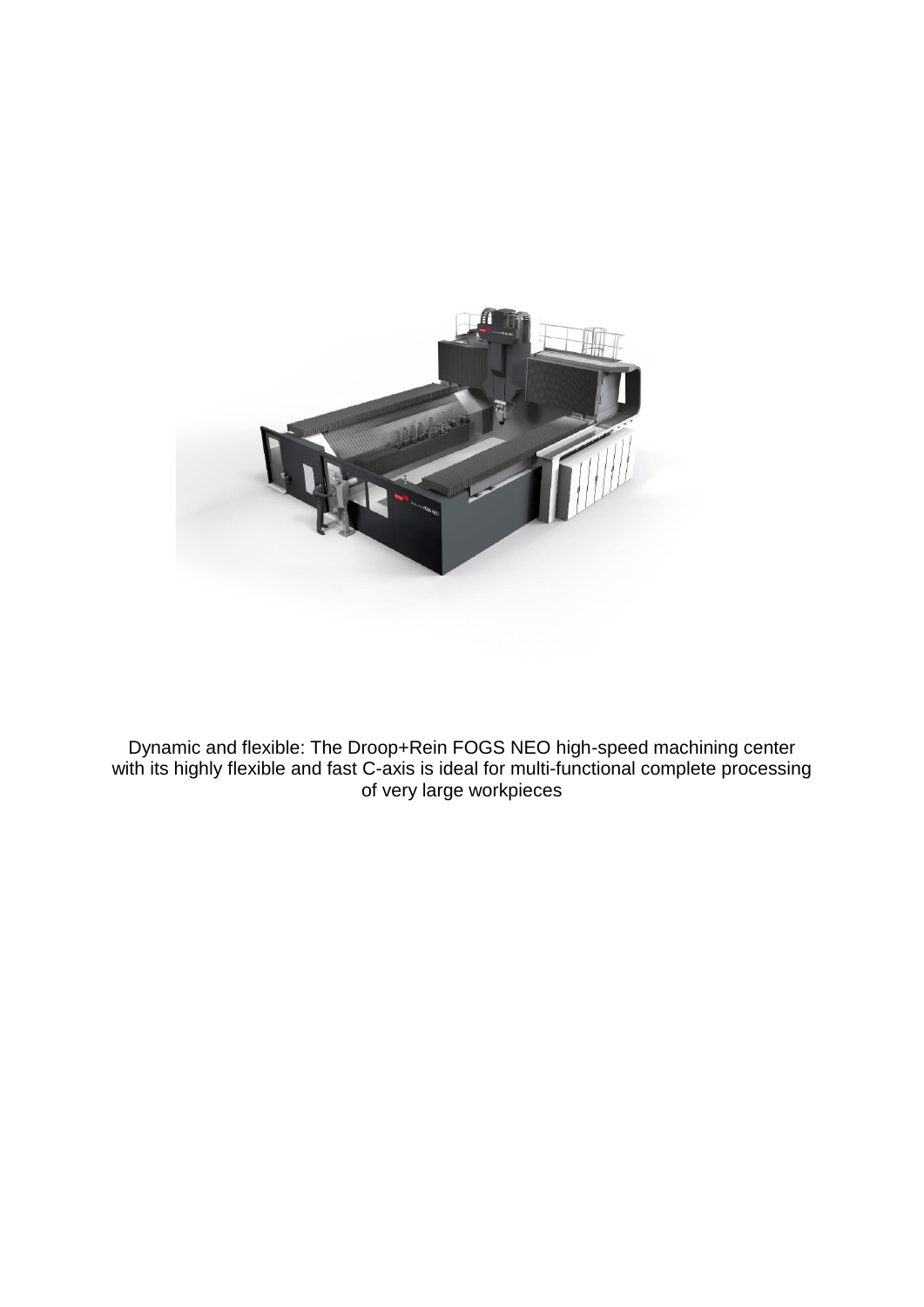

HD characteristics: Excellent machine dynamics mean that the new Droop+Rein FOGS HD (Heavy Duty) can finish items around 20 – 30% faster and more economically than a comparable portal-type milling machine. Images: Starrag

-end-

With compliments

Colin Hoskins

C H Media Ltd

E: [colin@ch-media.co.uk](mailto:colin@ch-media.co.uk)

P: + 44 (0) 7785 293077

Issued on behalf of:

Starrag UK Ltd, 43-45 Phoenix Park, Avenue Close, Nechells, Birmingham B7 4NU

Tel: 0121 359 3637

Website: www.starrag.com